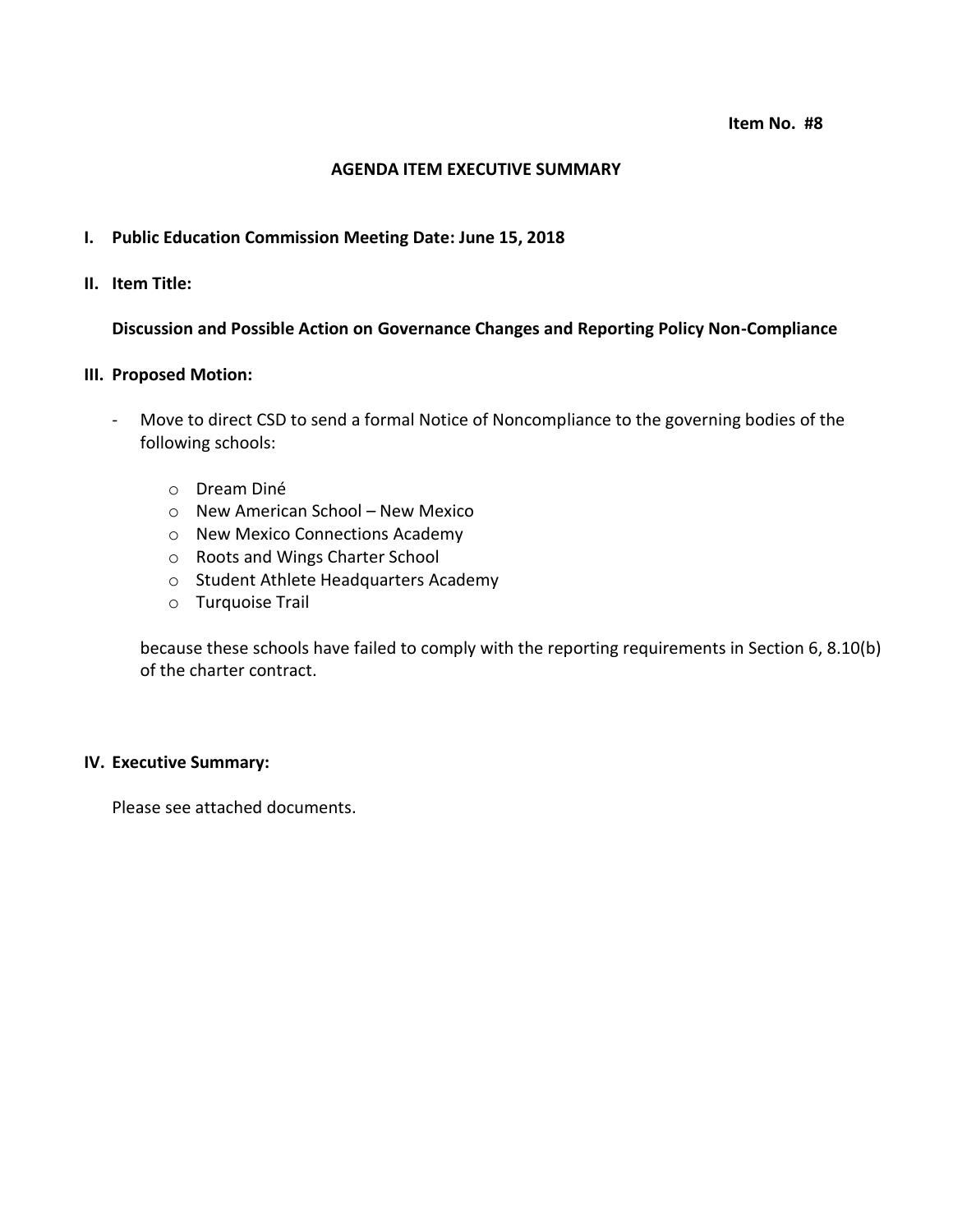|                                                                                                                  | • Resignation<br>• Removal | <b>Outgoing</b><br>Member's          | Date of       | <b>Reported for</b> | <b>Days</b><br>Overdue | <b>Completed</b>               | Days<br>Overdue for<br>Complete |               |              | Position Minutes <b>Extension</b> | <b>Incoming Member's</b>          | Date of                       | Filled       | Days<br>Overdue for Reported for |                              | Days<br>Overdue | <b>Completed</b>               | Days<br><b>Overdue for Currently</b><br><b>Complete</b> | Number of<br>Seated |        | Days Non- prior to         | <b>Training</b> |
|------------------------------------------------------------------------------------------------------------------|----------------------------|--------------------------------------|---------------|---------------------|------------------------|--------------------------------|---------------------------------|---------------|--------------|-----------------------------------|-----------------------------------|-------------------------------|--------------|----------------------------------|------------------------------|-----------------|--------------------------------|---------------------------------------------------------|---------------------|--------|----------------------------|-----------------|
| <b>School Name</b>                                                                                               | <b>• Term Expired Name</b> |                                      | <b>Action</b> | Timely              |                        | <b>Reporting Documentation</b> | Submission                      | <b>Closed</b> |              | <b>Received Requested Name</b>    |                                   | Action                        |              | Timely Designation Timely        |                              |                 | <b>Reporting Documentation</b> | Submission                                              | Members             |        | Compliant Compliant voting |                 |
| Dream Diné Charter                                                                                               |                            |                                      |               |                     |                        |                                |                                 |               |              |                                   |                                   |                               |              |                                  |                              |                 |                                |                                                         |                     |        |                            |                 |
| School                                                                                                           | Unknown                    |                                      |               |                     |                        |                                |                                 |               |              |                                   | Jeremy Simpson                    | 10/16/2017                    | Unk          |                                  | $\mathsf{N}$                 | 140             | Y                              | 167                                                     | $5\overline{)}$     |        | 42979                      |                 |
| Dream Diné Charter<br>School                                                                                     | Resignation                | Lance<br>Whitehair                   | 4/9/2018      | N                   |                        | $\mathsf{v}$                   |                                 | N             |              | $\mathsf{N}$                      |                                   | Not filled as<br>of $6/11/18$ | N            | 18                               |                              |                 |                                |                                                         | 6                   |        |                            |                 |
| Dream Diné Charter<br>School                                                                                     | Resignation                | Sierra Frank-<br>Ignacio             | 4/12/2018     | Y                   |                        | <b>V</b>                       |                                 | N             |              | $\mathsf{N}$                      |                                   | Not filled as<br>of $6/11/18$ | $\mathsf{N}$ | 15                               |                              |                 |                                |                                                         | 5                   |        |                            |                 |
| Dzit Dit'Looi School of<br>Empowerment Action and<br>Perseverance (DEAP)<br>Estancia Valley Classical<br>Academy | Removal                    | $\vert$ Ryan<br>Dennison             | 3/7/2018      | N                   | -5                     | $\mathbf{v}$                   |                                 | $\mathsf{N}$  |              | N                                 | Delmaline Muskett<br>Deron Knoner | 4/27/2018<br> 4/12/2018       | N<br>N/A     | -6                               | $\mathsf{N}$<br>$\mathsf{v}$ | 11              | N<br>$\mathsf{Y}$              | 34                                                      | 5                   | $\vee$ |                            | Unknown         |
| La Academia Dolores<br>Huerta                                                                                    | Resignation                | Michelle<br>Saenz-Adames 1/30/2018   |               | N                   | 40                     | $\mathsf{v}$                   | 30                              | Y             | $\mathsf{v}$ |                                   |                                   | 5/16/2018                     |              |                                  |                              |                 |                                |                                                         |                     |        |                            |                 |
| La Academia Dolores<br>Huerta                                                                                    | Resignation                | Steve Pereira $ 5/8/2018 $           |               | Y                   |                        | N                              |                                 | Y             |              |                                   |                                   | 5/16/2018                     |              |                                  |                              |                 |                                |                                                         |                     |        |                            |                 |
| La Tierra Montessori<br>School of the Arts &<br>Sciences                                                         | Resignation                | Marcie Davis $\vert 1/12/2018 \vert$ |               |                     | 14                     | $\mathsf{v}$                   | $\Omega$                        | N             |              | N                                 | Steven Lujan                      | 5/22/2018                     | $\mathsf{N}$ | 85                               | $\mathsf{v}$                 |                 | Y                              |                                                         |                     |        | 85                         | Unknown         |
| La Tierra Montessori<br>School of the Arts &                                                                     |                            |                                      |               | $\mathsf{Y}$        |                        |                                |                                 |               |              |                                   |                                   |                               |              |                                  |                              |                 |                                |                                                         |                     |        |                            |                 |
| Sciences                                                                                                         | Resignation                | Ben Sandoval 3/23/2018               |               |                     | $\overline{0}$         |                                |                                 | N             |              | $\mathsf{N}$                      | Erwin Rivera                      | 5/22/2018                     | N            | 15                               | $\mathsf{v}$                 |                 | Y                              |                                                         | 5                   |        |                            | Unknown         |
| La Tierra Montessori<br>School of the Arts &                                                                     |                            |                                      |               |                     |                        |                                |                                 |               |              |                                   | Amanda Goertz                     | 5/22/2018                     | N/A          |                                  | Y                            |                 | Y                              |                                                         | 6                   |        |                            | Unknown         |
| McCurdy Charter School                                                                                           |                            |                                      |               |                     |                        |                                |                                 |               |              |                                   | Marcie Davis                      | 1/12/2018                     | Unk          |                                  | $N_{\odot}$                  | 113             | Y                              |                                                         |                     |        | 43067                      | N/A             |
| McCurdy Charter School                                                                                           |                            |                                      |               |                     |                        |                                |                                 |               |              |                                   | Adán Trujillo                     | 2/15/2018                     | Unk          |                                  | $N_{\odot}$                  | 79              | Y                              | $\overline{0}$                                          |                     |        | 43101                      | N               |
| McCurdy Charter School                                                                                           |                            | Maria-                               |               |                     |                        |                                |                                 |               |              |                                   | Juan Valdez                       | 3/1/2018                      | Unk          |                                  | $\mathsf{N}$                 | 65              | Y                              | $\mathbf{0}$                                            |                     |        | 43115                      | N               |
| New Mexico Connections<br>Academy                                                                                | Resignation                | Guadalupe<br>Salomé Gurulé 1/29/2018 |               | N                   | 72                     | $\mathsf{v}$                   |                                 | Y             | $\mathbf N$  |                                   |                                   | 5/29/2018                     |              |                                  |                              |                 | N                              |                                                         |                     |        |                            |                 |
| Roots and Wings<br>Community School                                                                              | Resignation                | Jules Epstein                        | 9/27/2017     | N                   | 195                    | N                              |                                 | N             |              | N                                 | Erica Lannon                      | 9/27/2017                     | $\mathsf{Y}$ |                                  | N                            | 195             | N                              |                                                         | 5                   |        |                            | N               |
| Roots and Wings<br>Community School                                                                              | Resignation                | Heidi Martinez 2/1/2018              |               | N                   | 68                     | N.                             |                                 |               |              | N                                 | Keaton Karvis                     | 2/28/2018                     | $\mathsf{Y}$ |                                  | N                            | 41              | N                              |                                                         | 5                   |        |                            | Unknown         |
| Roots and Wings<br>Community School                                                                              |                            | New Position                         |               |                     |                        |                                |                                 |               |              |                                   | Robin Mayo                        | 4/18/2018                     | N/A          |                                  | $\boldsymbol{\mathcal{N}}$   |                 | N                              |                                                         |                     |        |                            | Unknown         |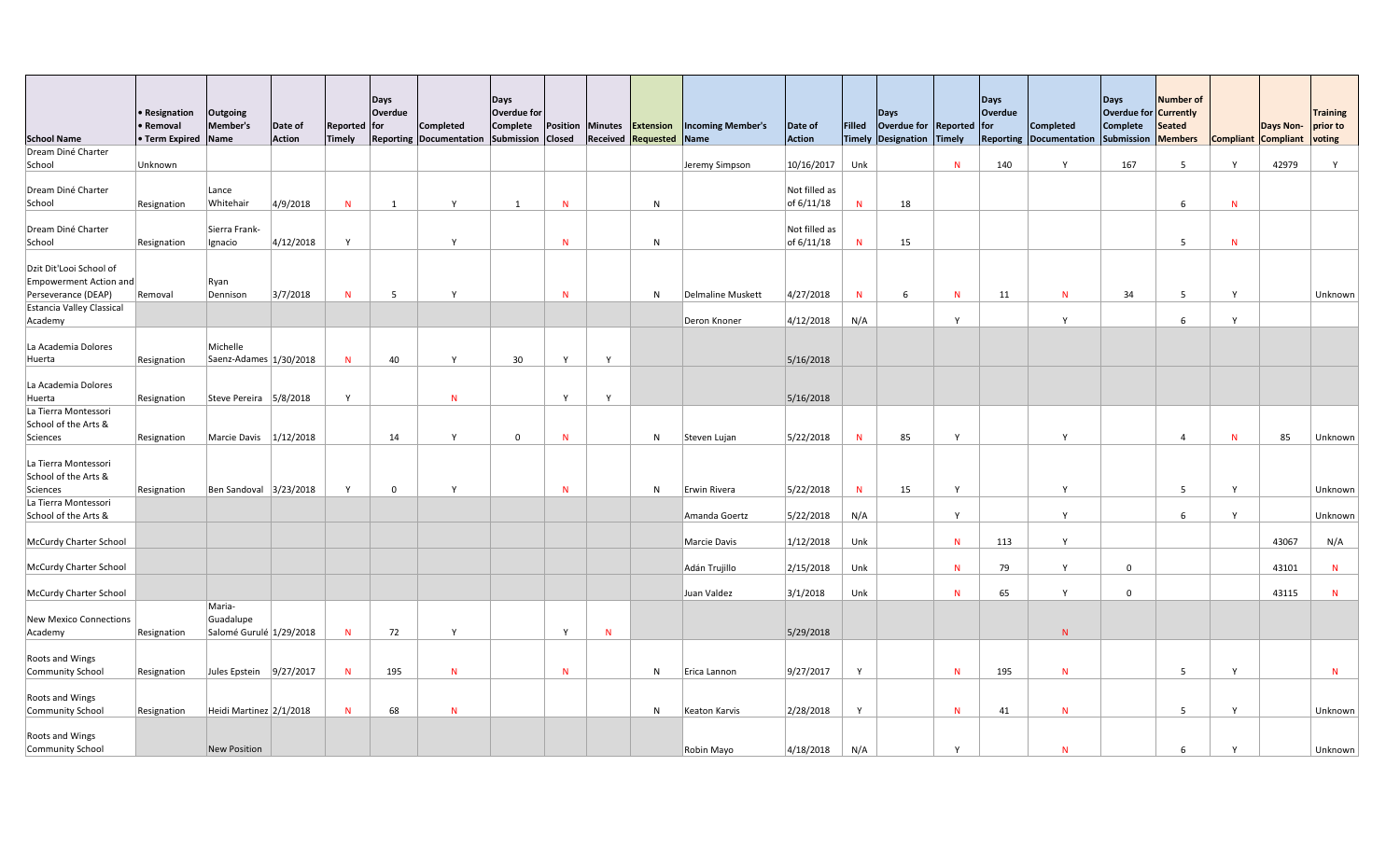| Six Directions Indigenous   |             |                            |           |              |                |              |   |              |                   |           |              |              |    |              |          |                |              |              |
|-----------------------------|-------------|----------------------------|-----------|--------------|----------------|--------------|---|--------------|-------------------|-----------|--------------|--------------|----|--------------|----------|----------------|--------------|--------------|
| School                      | Resignation | Ben Soce                   | 5/9/2018  | Y            |                | $\mathsf{Y}$ | N | N            |                   |           |              |              |    |              |          |                |              |              |
| Student Athlete             |             |                            |           |              |                |              |   |              |                   |           |              |              |    |              |          |                |              |              |
| Headquarters Academy        | Resignation | Bettina Eklund 4/16/2018   |           | N            | $\overline{2}$ | $\mathbf{v}$ | N | N            | Donna Trujillo    | 4/13/2018 | $\mathsf{v}$ | N            |    | N            |          |                | $\mathbf{v}$ | N            |
| Student Athlete             |             |                            |           |              |                |              |   |              |                   |           |              |              |    |              |          |                |              |              |
| <b>Headquarters Academy</b> |             | New Position               |           |              |                |              |   |              | Shawn Fisher      | 4/13/2018 | N/A          | N            |    | $\mathsf{N}$ |          | 6.             |              | $\mathsf{N}$ |
| Student Athlete             |             |                            |           |              |                |              |   |              |                   |           |              |              |    |              |          |                |              |              |
| Headquarters Academy        | Resignation | Shawn Fisher $ 5/21/2018 $ |           | $\mathsf{v}$ |                | Y            | N | N            | Lonnie Neal       | 5/18/2018 | $\mathsf{v}$ | Y            |    | N            |          |                |              | Unknown      |
| Student Athlete             |             |                            |           |              |                |              |   |              |                   |           |              |              |    |              |          |                |              |              |
| Headquarters Academy        | Resignation | David Beach                | 5/31/2018 | Y            |                | Y            | N | N            | Ian Sunderland?   |           |              |              |    |              |          |                |              |              |
| The MASTERS Program         | Resignation | Monique<br>Anair           | 3/27/2018 | Y            | $\mathbf{0}$   | Y            | N | $\mathsf{v}$ | Shalimar Krebs    | 5/8/2018  | $\mathsf{v}$ | $\mathsf{Y}$ |    | $\mathsf{Y}$ |          | $\overline{7}$ | N            | Unknown      |
|                             |             |                            |           |              |                |              |   |              |                   |           |              |              |    |              |          |                |              |              |
| The MASTERS Program         | Resignation | Bernadette<br>Jacobs       | 5/31/2018 | Y            |                | $\mathsf{Y}$ | N | $\mathbf v$  |                   |           |              |              |    |              |          |                |              |              |
| The New America School-     |             |                            |           |              |                |              |   |              |                   |           |              |              |    |              |          |                |              |              |
| Las Cruces                  | Resignation | Toby Rue                   | 5/10/2018 | $\mathsf{Y}$ |                |              | N | N            |                   |           |              |              |    |              |          |                |              |              |
| The New America School-     |             |                            |           |              |                |              |   |              |                   |           |              |              |    |              |          |                |              |              |
| New Mexico                  | Resignation | Rick Bela                  | 5/12/2018 | $\mathbf v$  |                | $\mathsf{v}$ | N | N            | Antoni Baca       | 4/11/2018 | $\mathbf v$  | N            |    | $\mathsf{Y}$ | $\Omega$ |                | $\checkmark$ | N            |
| Turquoise Trail             |             | Originally                 |           |              |                |              |   |              |                   |           |              |              |    |              |          |                |              |              |
| Community Charter           |             | thought to be              |           |              |                |              |   |              | Mira Burack       | 8/17/2017 |              |              |    | $\mathsf{N}$ |          |                |              |              |
| Turquoise Trail             |             | Originally                 |           |              |                |              |   |              |                   |           |              |              |    |              |          |                |              |              |
| Community Charter           |             | thought to be              |           |              |                |              |   |              | German Franco     | 8/17/2017 |              |              |    | N            |          |                |              |              |
| Turquoise Trail             |             | German                     |           |              |                |              |   |              |                   |           |              |              |    |              |          |                |              |              |
| Community Charter           | Resignation | Franco                     | 3/15/2018 | Y            |                | N            |   |              | Jennifer Trujillo | 3/15/2018 | Y            | N            | 43 | Y            |          | $\overline{ }$ | $\vee$       | Unknown      |
| Turquoise Trail             |             |                            |           |              |                |              |   |              |                   |           |              |              |    |              |          |                |              |              |
| Community Charter           | Removal     | Kenney Valdez 3/15/2018    |           | Y            |                | N            |   |              |                   |           |              |              |    |              |          |                |              |              |
| Turquoise Trail             |             | George                     |           |              |                |              |   |              |                   |           |              |              |    |              |          |                |              |              |
| Community Charter           | Removal     | Wallace                    | 3/15/2018 | Y            |                | N            |   |              |                   |           |              |              |    |              |          |                |              |              |
| Turquoise Trail             |             | Isabelle                   |           |              |                |              |   |              |                   |           |              |              |    |              |          |                |              |              |
| Community Charter           | Resignation | Sandoval                   | 4/17/2018 | N            | 18             | <b>Y</b>     | N | $\mathsf{N}$ |                   |           |              |              |    |              |          | 6              | N            |              |
|                             |             |                            |           |              |                |              |   |              |                   |           |              |              |    |              |          |                |              |              |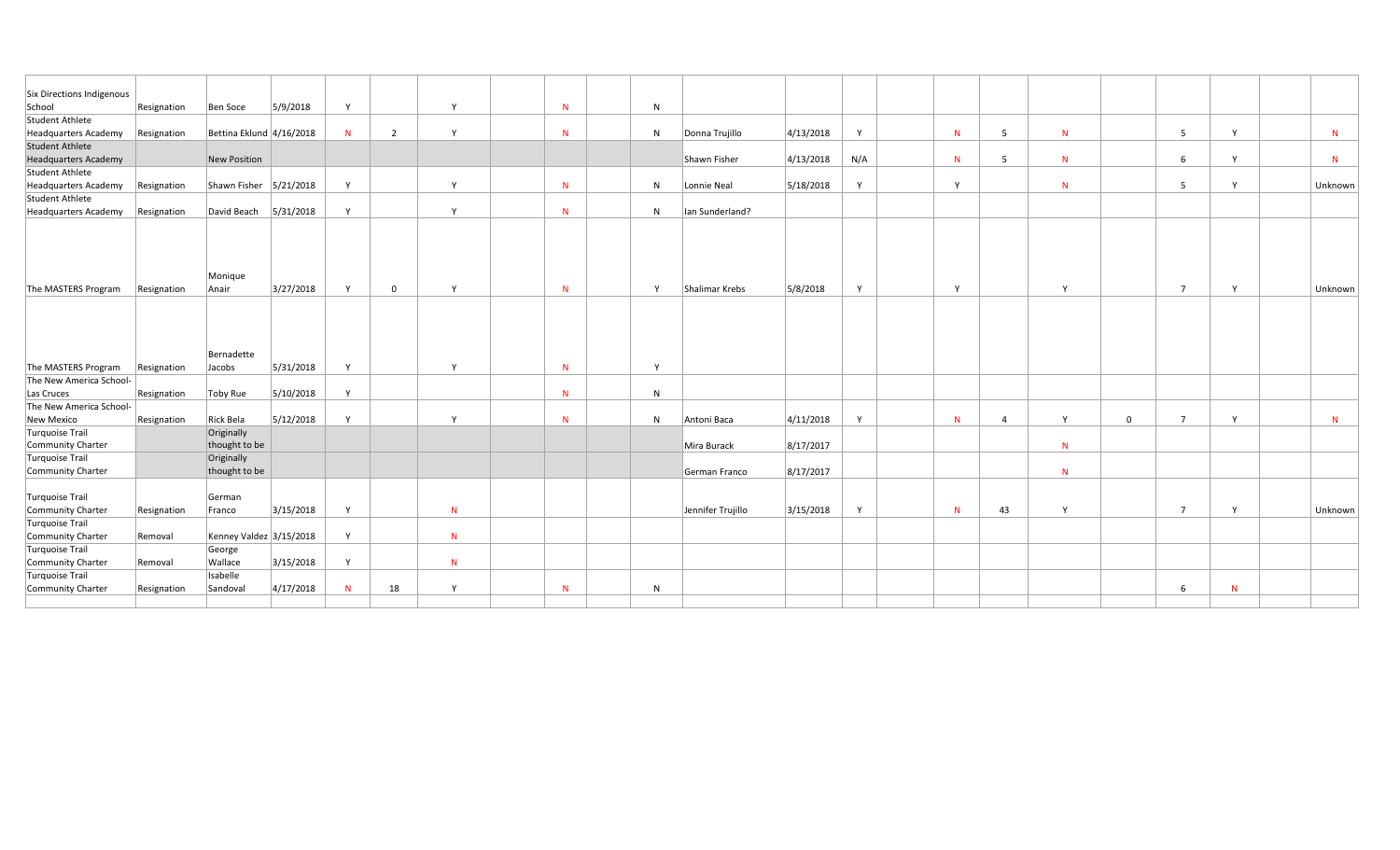

CHRISTOPHER N. RUSZKOWSKI SECRETARY OF EDUCATION

 SUSANA MARTINEZ GOVERNOR

June 12, 2018

Telletha Valenski Dream Diné Community School PO Box 4386 Shiprock, NM 87420

Dear Ms. Valenski:

 $\overline{a}$ 

This is a formal notification of non-compliance regarding your school's Governing Board.

Please use this notification as an opportunity to evaluate your governance reporting and management processes, and implement new systems and protocols to maintain compliance with your contractual and statutory requirements related to timely notification, timely filling board vacancies, and board training requirements.

Pursuant to Section 8.10(b) of the charter contract, schools must notify their authorizer *within 30 days* when any change to governing board membership takes place. All vacancies must be filled within 45 days, or an extension requested.<sup>1</sup>

In addition, pursuant to Section 6.80.5.8(B) NMAC all new board members must complete a seven (7) hour introductory training provided by the NMPED **before** they vote on any governing body business.<sup>2</sup>

Below is a list of your school's current violations of the above provisions of law and contract:

- 1. On December 18, 2017, Lance Whitehair joined the board.
	- a. Notification of the designation was due on or before January 17, 2018.

<sup>&</sup>lt;sup>1</sup> Per charter contract Section 8.10(b): "The School will notify the Authorizer within 30 (thirty) days of a member's resignation or designation of a new member and shall sign the appropriate forms to ensure that the governing body continues to qualify as a board of finance. The School shall fill any vacancy on its governing body no later than 45 days from the vacancy or shall seek an extension for such appointment from the Authorizer in writing. The new member must execute the required statements for Board of Finance designation to the NMPED."

<sup>&</sup>lt;sup>2</sup> Unless the board member completes the short term waiver process outlined in Section 6.80.5.8(C) NMAC.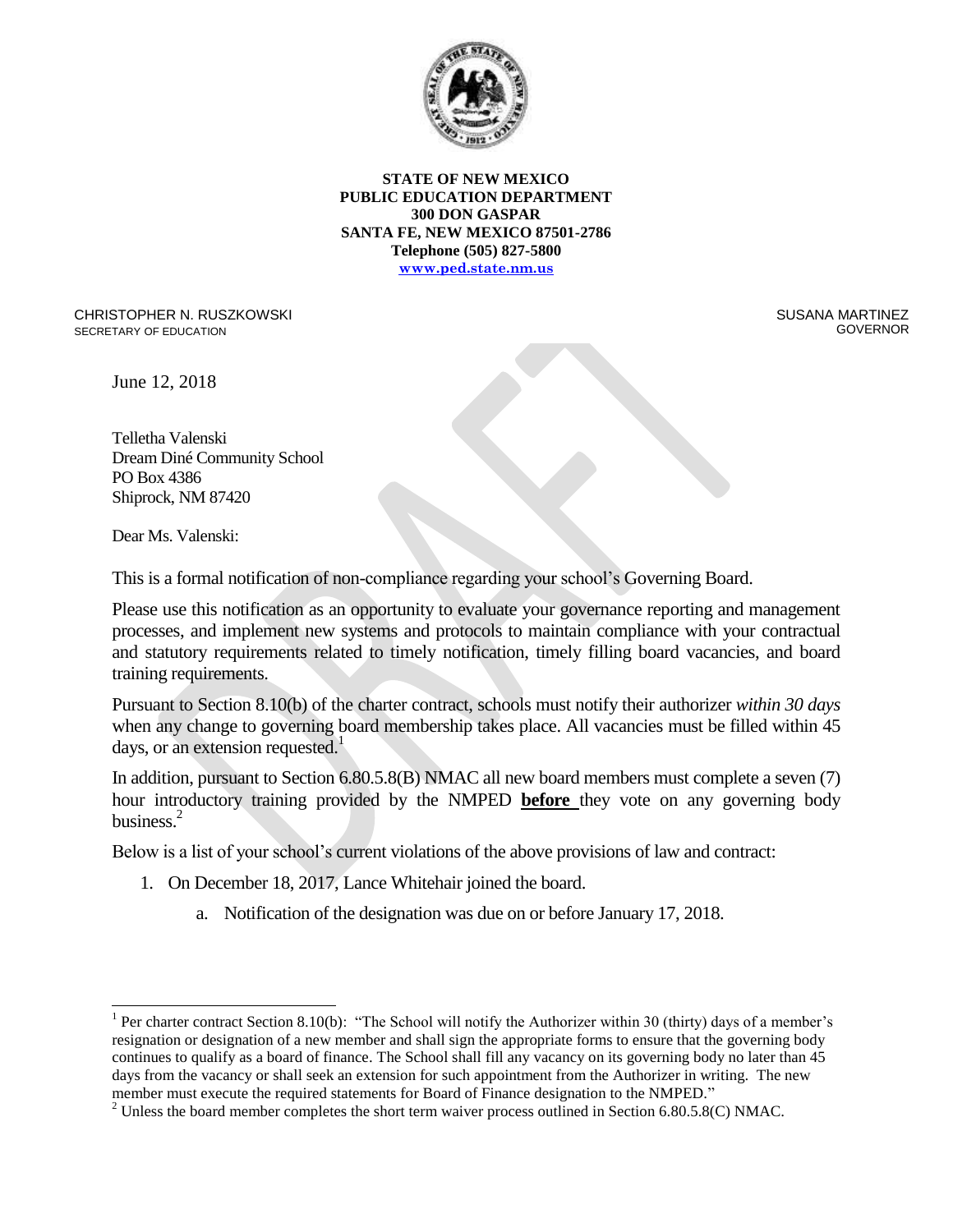- i. Notification of the designation was received by the CSD on April 4, 2018, which was 107 days after the notice of resignation. The Affidavit signed by Mr. Whitehair has not yet been received.
- ii. The school failed to provide notification and documentation of the change within 30 days.
- b. Mr. Whitehair failed to complete mandatory training prior to voting.
	- i. The school failed to fulfill training required by 6.80.5.8.B NMAC prior to voting and did not submit a waiver as per 6.80.8.C (2) NMAC.
- 2. On April 9, 2018 a letter of resignation was received from Lance Whitehair.
	- a. Notification of the resignation was due on or before May 9, 2018
		- i. Notification and supporting documentation of this change was received on May 10, 2018, which was 31 day after the resignation.
		- ii. The school failed to provide notification of the change within 30 days.
	- b. The vacancy created by this resignation was required to be filled on or before May 24, 2018. The position has not been filled and has been vacant 64 days.
		- i. No request for an extension to fill the vacancy was received.
		- ii. No vote was taken to close the position.
		- iii. This position was not filled within the 45 days required by charter contract.
- 3. On April 12, 2018, a letter of resignation was received by Sierra Frank-Ignacio.
	- a. The vacancy created by this change in membership was required to be filled on or before May 27, 2018. The position has not been filled and has been vacant 61 days.
		- i. No request for an extension to fill the vacancy was received.
		- ii. This position was not filled within the 45 days required by charter contract.

Although notifications have been received, the Public Education Commission (PEC) and the Charter Schools Division (CSD) encourage your school to review your current policies and practices regarding governing board membership changes. Please provide any missing documentation and review regulations governing the proper training of governing board members. Also, please ensure the proper procedures are in place and a member has been designated to oversee and report all governing board changes to ensure the school can meet its responsibilities in the future.

Sincerely,

Katie Poulos Director, Options for Parents and Families Division

cc: Stephanie Vicente, Head Administrator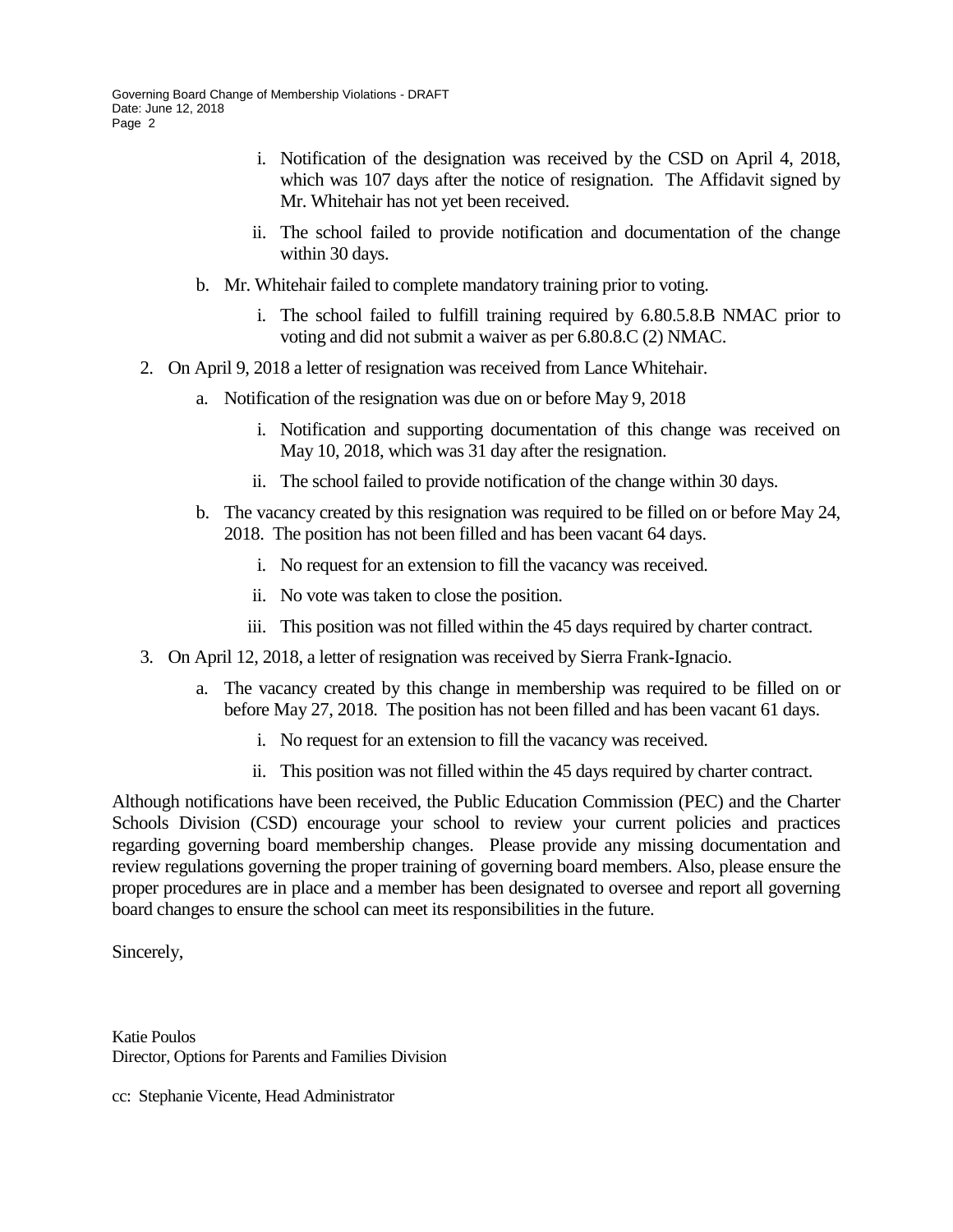

CHRISTOPHER N. RUSZKOWSKI SECRETARY OF EDUCATION

 SUSANA MARTINEZ GOVERNOR

June 12, 2018

Juan Vigil The New America School-New Mexico 1734 Isleta Blvd., SW Albuquerque, NM 87105

Dear Mr. Vigil:

 $\overline{a}$ 

This is a formal notification of non-compliance regarding your school's Governing Board.

Please use this notification as an opportunity to evaluate your governance reporting and management processes, and implement new systems and protocols to maintain compliance with your contractual and statutory requirements related to timely notification, timely filling board vacancies, and board training requirements.

Pursuant to Section 8.10(b) of the charter contract, schools must notify their authorizer *within 30 days* when any change to governing board membership takes place. All vacancies must be filled within 45 days, or an extension requested.<sup>1</sup>

In addition, pursuant to Section 6.80.5.8(B) NMAC all new board members must complete a seven (7) hour introductory training provided by the NMPED **before** they vote on any governing body business.<sup>2</sup>

Below is a list of your school's current violations of the above provisions of law and contract:

- 1. On April 11, 2018, Antoni Baca joined the board.
	- a. Notification of the designation was due on or before May 11, 2018.
		- i. Notification of the designation was received by the CSD on May 15, 2018, which was 34 days after the notice of resignation.

<sup>&</sup>lt;sup>1</sup> Per charter contract Section 8.10(b): "The School will notify the Authorizer within 30 (thirty) days of a member's resignation or designation of a new member and shall sign the appropriate forms to ensure that the governing body continues to qualify as a board of finance. The School shall fill any vacancy on its governing body no later than 45 days from the vacancy or shall seek an extension for such appointment from the Authorizer in writing. The new member must execute the required statements for Board of Finance designation to the NMPED."

<sup>&</sup>lt;sup>2</sup> Unless the board member completes the short term waiver process outlined in Section 6.80.5.8(C) NMAC.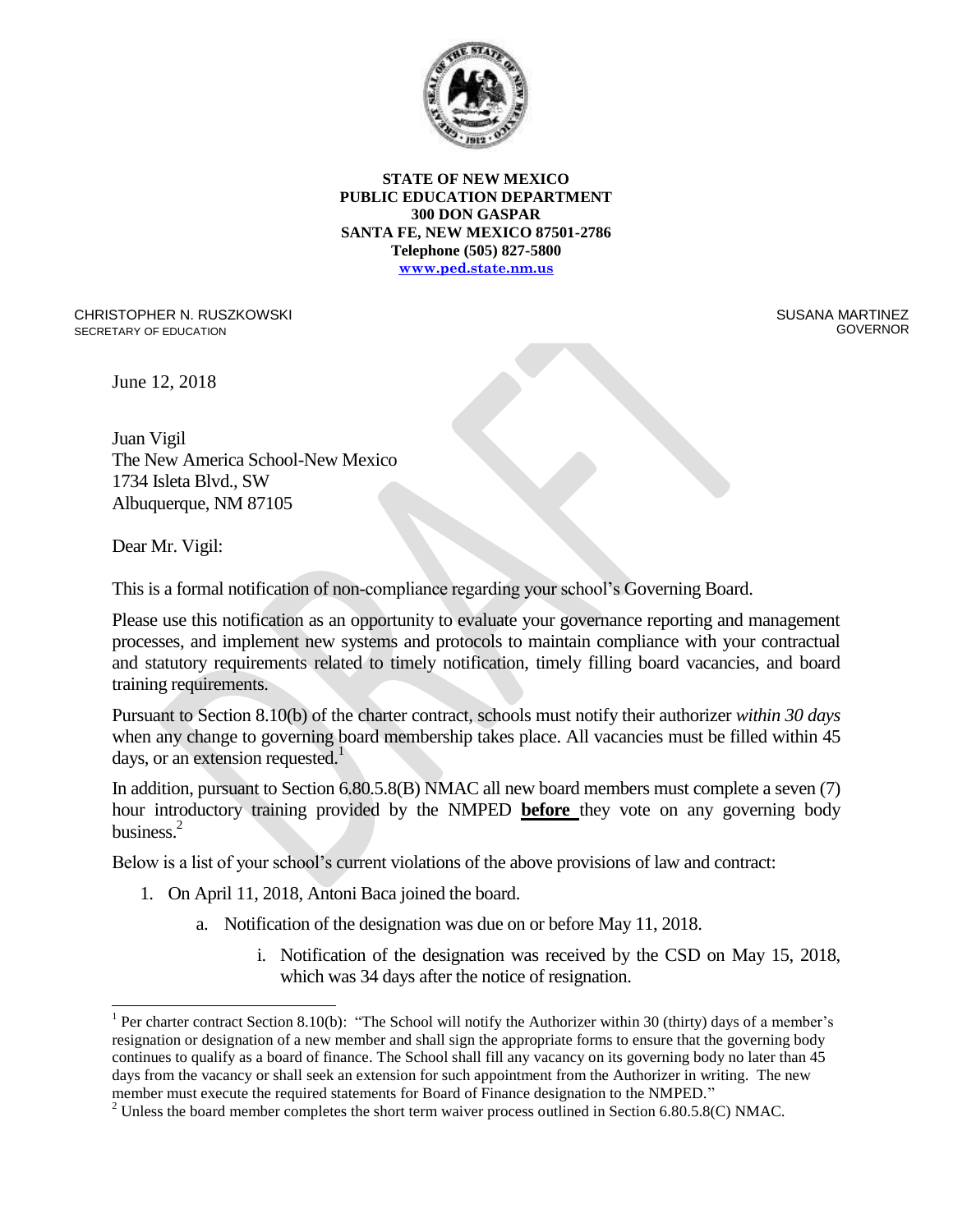- ii. The school failed to provide notification and documentation of the change within 30 days.
- b. Mr. Baca failed to complete mandatory training prior to voting.
	- i. The school failed to fulfill training required by 6.80.5.8.B NMAC prior to voting and did not submit a waiver as per 6.80.8.C (2) NMAC.

Although notification and documentation have been received, the Public Education Commission (PEC) and the Charter Schools Division (CSD) encourage your school to review your current policies and practices regarding governing board membership changes. Please review regulations governing the proper training of governing board members. Also, please ensure the proper procedures are in place and a member has been designated to oversee and report all governing board changes to ensure the school can meet its responsibilities in the future.

Sincerely,

Katie Poulos Director, Options for Parents and Families Division

cc: LaTricia Mathis, Principal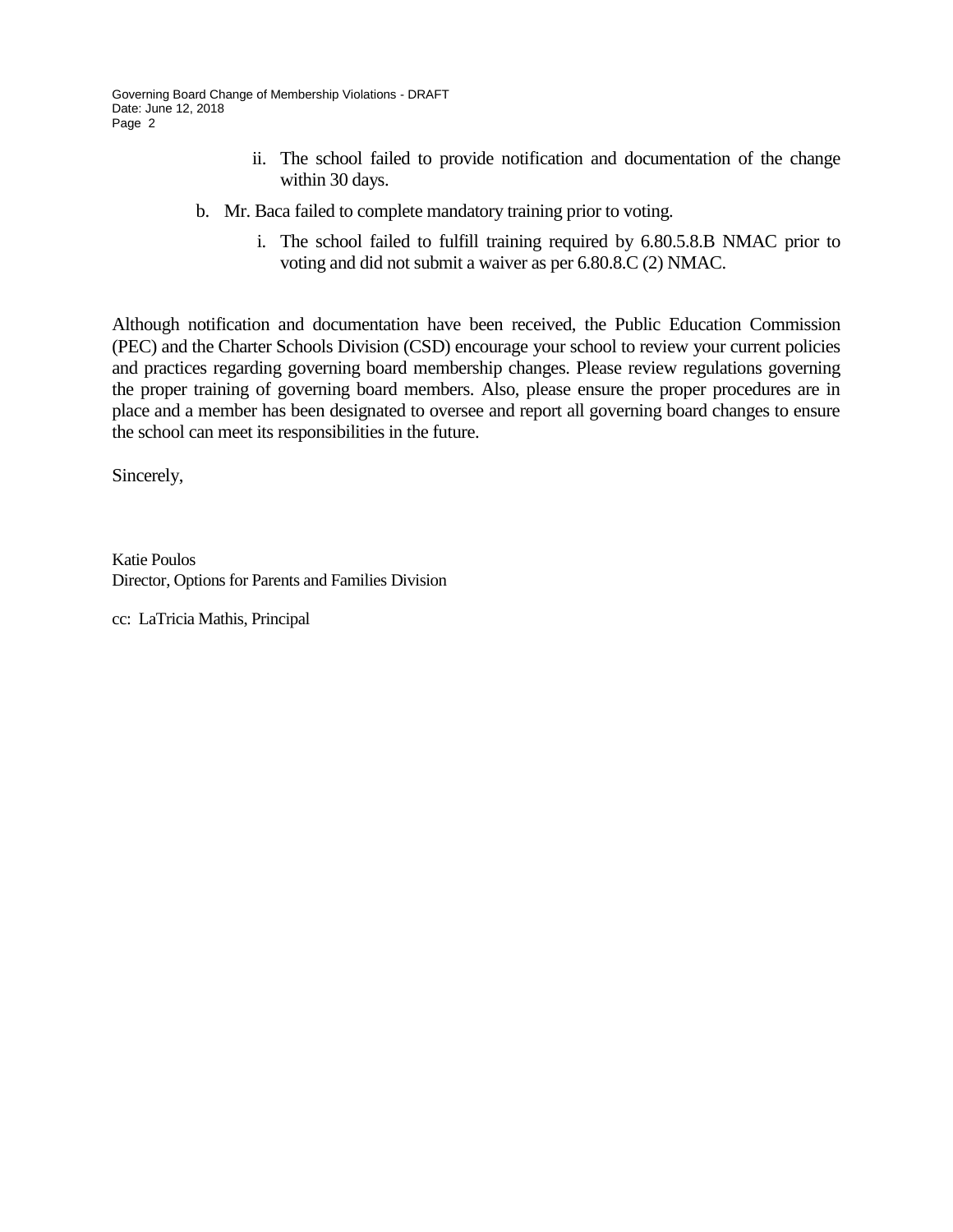

CHRISTOPHER N. RUSZKOWSKI SECRETARY OF EDUCATION

 SUSANA MARTINEZ GOVERNOR

June 12, 2018

Senator Mark Boitano New Mexico Connections Academy 4001 Office Court, Suite 201-204 Santa Fe, NM 87507

Dear Senator Boitano:

 $\overline{a}$ 

This is a formal notification of non-compliance regarding your school's Governing Board.

Please use this notification as an opportunity to evaluate your governance reporting and management processes and, implement new systems and protocols to maintain compliance with your contractual and statutory requirements related to timely notification, timely filling board vacancies, and board training requirements.

Pursuant to Section 8.10(b) of the charter contract, schools must notify their authorizer *within 30 days* when any change to governing board membership takes place. All vacancies must be filled within 45 days, or an extension requested.<sup>1</sup>

Below is a list of your school's violations of the above provisions of law and contract in the 2017-18 school year:

- 1. On January 19, 2018, a letter of resignation was received from Maria-Guadalupe Salomé Gurulé.
	- a. Notification of the resignation was due on or before February 28, 2018.
		- i. Notification of the resignation was received by the CSD on May 11, 2018, which was 102 days after the notice of resignation.
		- ii. The school failed to provide notification of the change within 30 days.

<sup>&</sup>lt;sup>1</sup> Per charter contract Section 8.10(b): "The School will notify the Authorizer within 30 (thirty) days of a member's resignation or designation of a new member and shall sign the appropriate forms to ensure that the governing body continues to qualify as a board of finance. The School shall fill any vacancy on its governing body no later than 45 days from the vacancy or shall seek an extension for such appointment from the Authorizer in writing. The new member must execute the required statements for Board of Finance designation to the NMPED."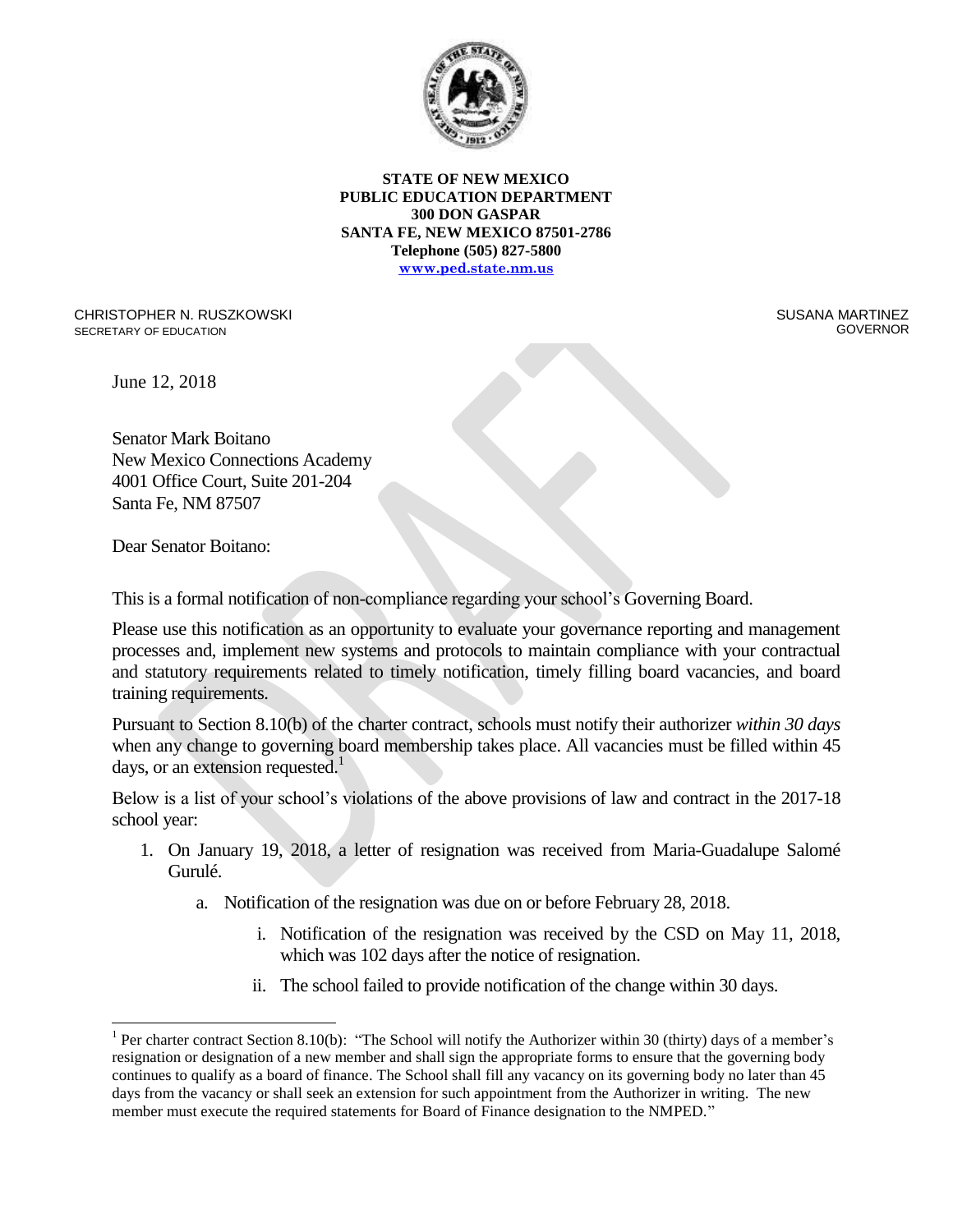- b. The vacancy created by this resignation was required to be filled or closed on or before March 15, 2018.
	- i. No request for an extension to fill the vacancy was received.
	- ii. This position was not filled within the 45 days required by charter contract.
	- iii. On May 29, 2018, his position was closed by vote in an open meeting, which was 120 days after the resignation. Supporting documentation has not been received.

Although notification has been received, the Public Education Commission (PEC) and the Charter Schools Division (CSD) encourage your school to review your current policies and practices regarding governing board membership changes. Please ensure the proper procedures are in place and a member has been designated to oversee and report all governing board changes to ensure the school can meet its responsibilities in the future.

Sincerely,

Katie Poulos Director, Options for Parents and Families

cc: Ramoncita Arguello, Principal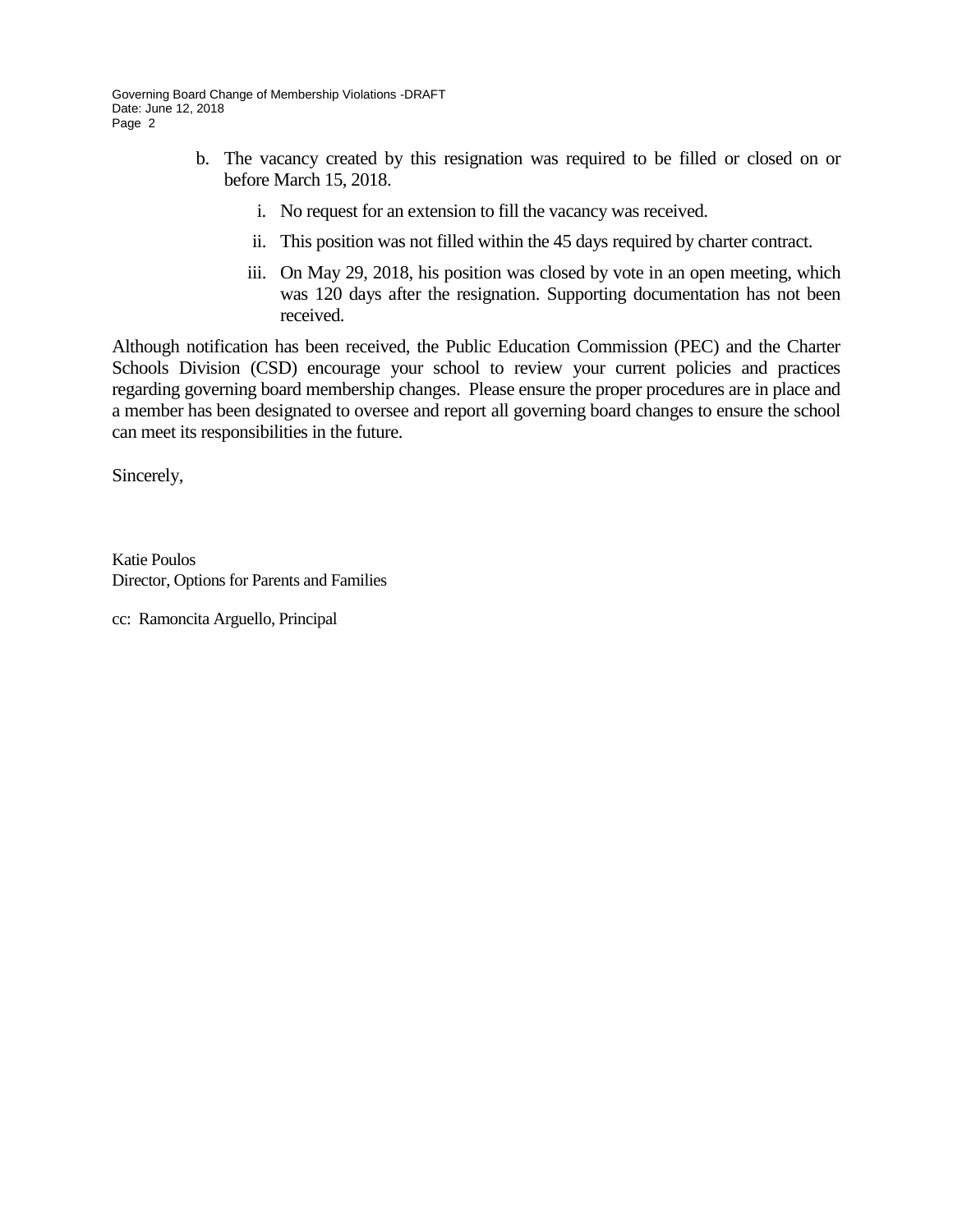

CHRISTOPHER N. RUSZKOWSKI SECRETARY OF EDUCATION

 SUSANA MARTINEZ GOVERNOR

June 12, 2018

Michael Rael Roots and Wings Community School HC 81 box 72 35 La Lama Road Questa, NM 87556

Dear Judge Rael:

 $\overline{a}$ 

This is a formal notification of non-compliance regarding your school's Governing Board.

Please use this notification as an opportunity to evaluate your governance reporting and management processes and, implement new systems and protocols to maintain compliance with your contractual and statutory requirements related to timely notification, timely filling board vacancies, and board training requirements.

Pursuant to Section 8.10(b) of the charter contract, schools must notify their authorizer *within 30 days* when any change to governing board membership takes place. All vacancies must be filled within 45 days, or an extension requested.<sup>1</sup>

In addition, pursuant to Section 6.80.5.8(B) NMAC all new board members must complete a seven (7) hour introductory training provided by the NMPED **before** they vote on any governing body business.<sup>2</sup>

Below is a list of your school's violations of the above provisions of law and contract in the 2017-18 school year:

1. On September 27, 2017, the resignation of Jules Epstein was accepted. No letter of resignation has been submitted; the actual date of resignation is unknown.

<sup>&</sup>lt;sup>1</sup> Per charter contract Section 8.10(b): "The School will notify the Authorizer within 30 (thirty) days of a member's resignation or designation of a new member and shall sign the appropriate forms to ensure that the governing body continues to qualify as a board of finance. The School shall fill any vacancy on its governing body no later than 45 days from the vacancy or shall seek an extension for such appointment from the Authorizer in writing. The new member must execute the required statements for Board of Finance designation to the NMPED."

<sup>&</sup>lt;sup>2</sup> Unless the board member completes the short term waiver process outlined in Section 6.80.5.8(C) NMAC.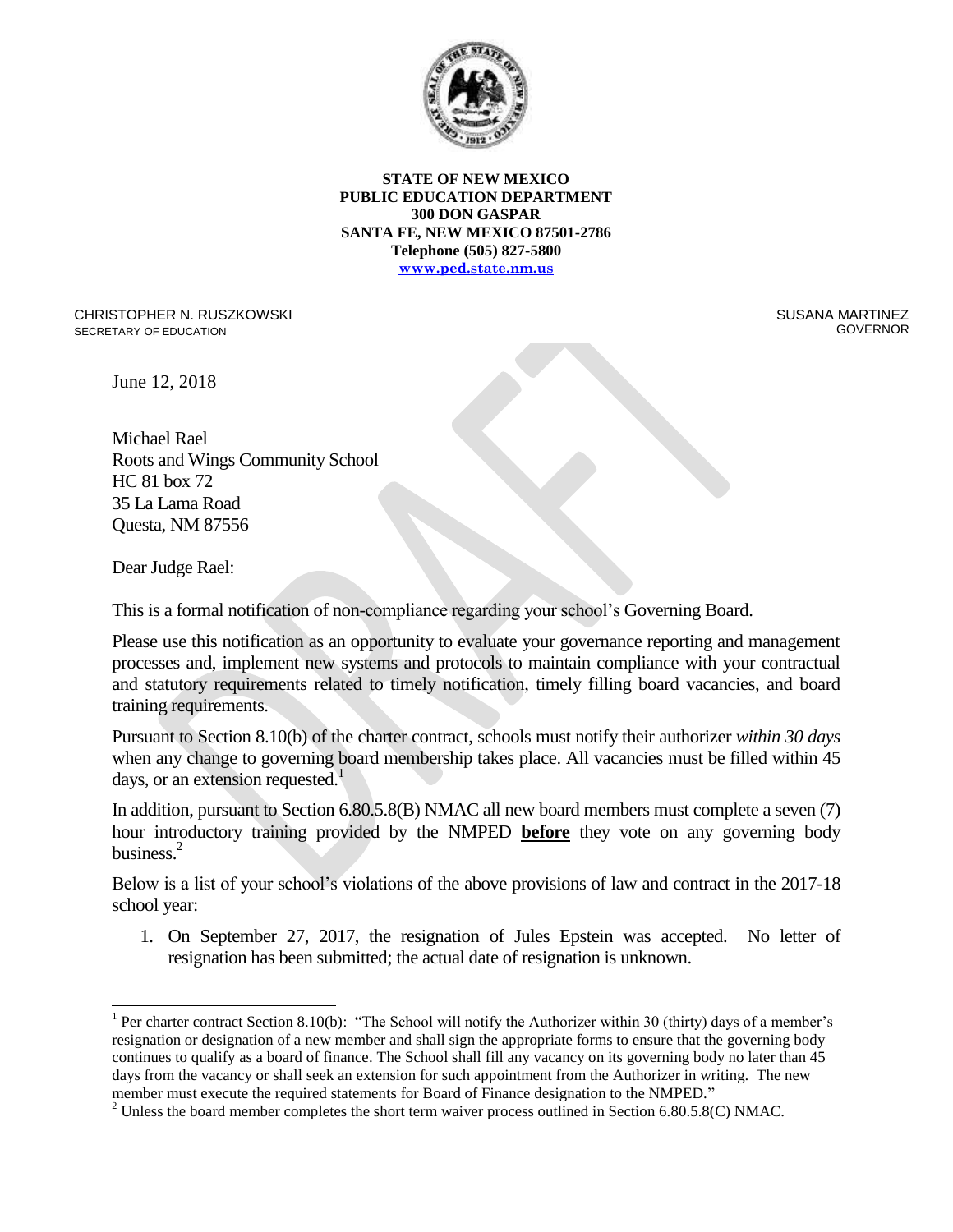- a. Notification of the resignation was due on or before October 27, 2017.
	- i. Notification of the resignation was received by the CSD on May 10, 2018, which was 225 days after the acceptance of resignation. Supporting documentation has not been received.
	- ii. The school failed to provide notification of the change within 30 days.
- 2. On September 27, 2017 a new member, Erica Lannon was designated. Supporting documentation has not been provided.
	- a. Notification of the change in membership was due on or before October 27, 2017.
		- i. Notification and supporting documentation of this change was received on May 10, 2018, which was 225 days after the change in membership.
		- ii. The school failed to provide notification of the change within 30 days.
	- b. Ms. Lannon failed to complete mandatory training prior to voting.
		- i. The school failed to fulfill training required by 6.80.5.8.B NMAC prior to voting and did not submit a waiver as per 6.80.8.C (2) NMAC.
- 3. On February 1, 2018, the resignation of Heidi Martinez was accepted. No letter of resignation has been submitted; the actual date of resignation is unknown.
	- a. Notification of the change in membership was due on or before March 3, 2018.
		- i. Notification and supporting documentation of this change was received on May 10, 2018, which was 98 days after the change in membership.
		- ii. The school failed to provide notification of the change within 30 days.
- 4. On February 28, 2018, a new member, Keaton Karvis was designated. Supporting documentation has not been provided
	- a. Notification of the change in membership was due on or before March 30, 2018.
		- i. Notification and supporting documentation of this change was received on May 10, 2018, which was 71 days after the change in membership.
		- ii. The school failed to provide notification of the change within 30 days.
	- b. Mr. Karvis failed to complete mandatory training.
		- i. The school failed to fulfill training required by 6.80.5.8.B NMAC and did not submit a waiver as per 6.80.8.C (2) NMAC.
- 5. On April 18, 2018 a new member, Robin May, was designated to serve on the board.
	- a. Ms. Mayo failed to complete mandatory training prior to voting.
		- i. The school failed to fulfill training required by 6.80.5.8.B NMAC prior to voting and did not submit a waiver as per 6.80.8.C (2) NMAC.
- 6. Information was received by the PED that Mr. Karvis has left the board.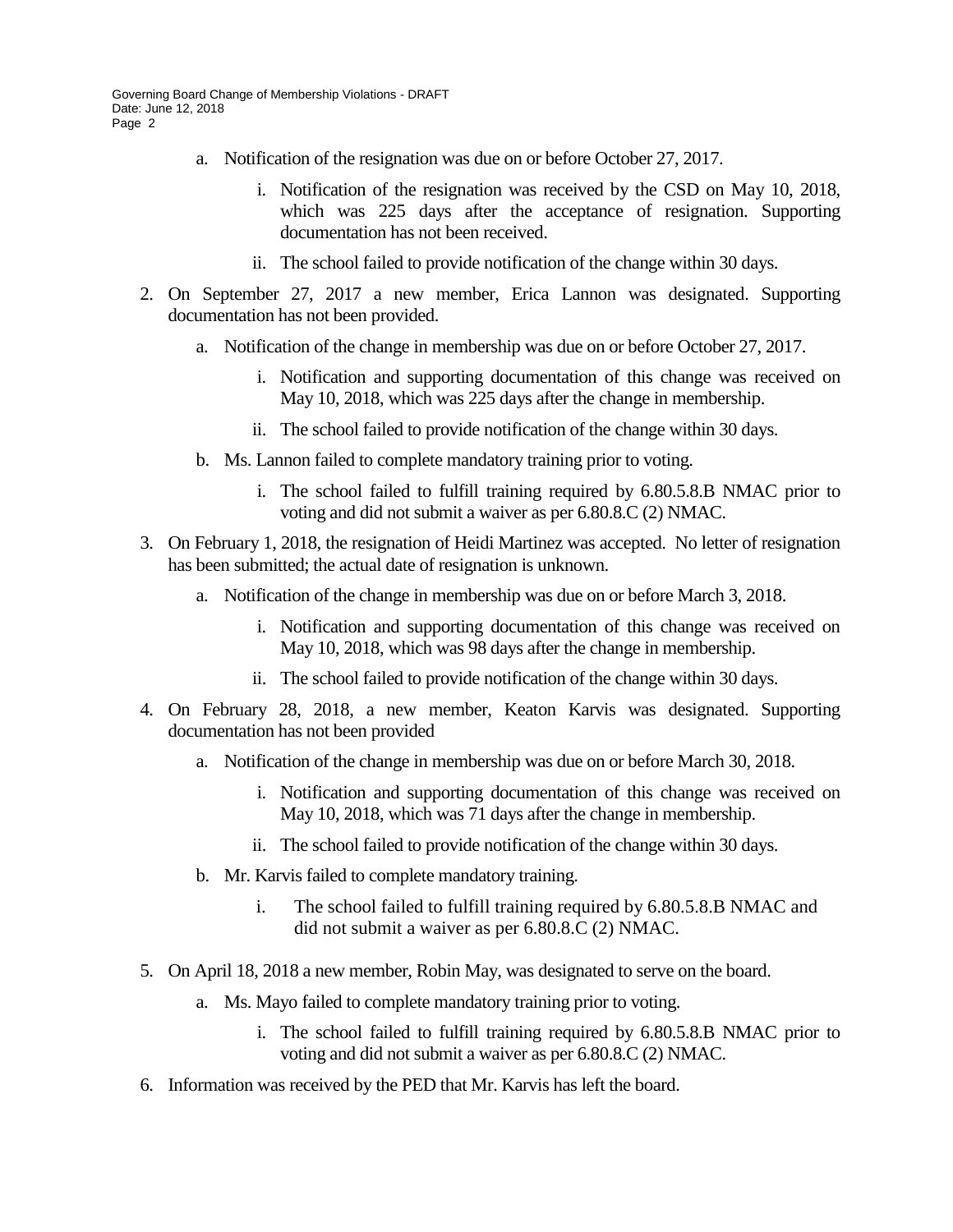- i. Notification and supporting documentation of this change has not yet been received.
- ii. The school failed to provide notification of the change within 30 days.

Although notifications have been received, the Public Education Commission (PEC) and the Charter Schools Division (CSD) encourage your school to review your current policies and practices regarding governing board membership changes. Please provide any missing documentation and review regulations governing the proper training of governing board members. Also, please ensure the proper procedures are in place and a member has been designated to oversee and report all governing board changes to ensure the school can meet its responsibilities in the future.

Sincerely,

Katie Poulos Director, Options for Parents and Families Division

cc: Randy Green, Director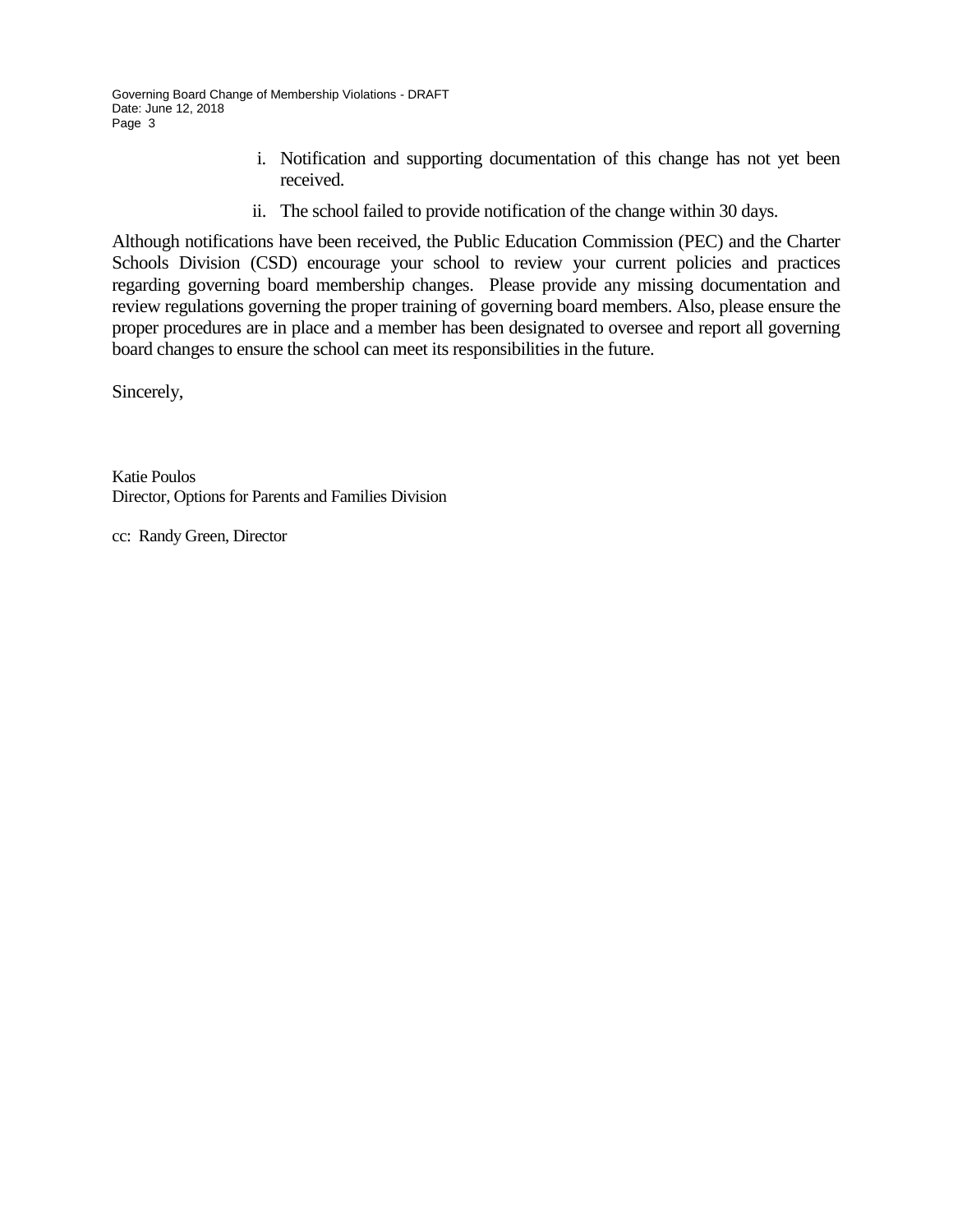

CHRISTOPHER N. RUSZKOWSKI SECRETARY OF EDUCATION

 SUSANA MARTINEZ GOVERNOR

June 12, 2018

Gary Stepic Student Athlete Headquarters Academy (SAHQ) 1404 Lead, SE Albuquerque, NM 87106

Dear Mr. Stepic:

 $\overline{a}$ 

This is a formal notification of non-compliance regarding your school's Governing Board.

Please use this notification as an opportunity to evaluate your governance reporting and management processes and implement new systems and protocols to maintain compliance with your contractual and statutory requirements related to timely notification, timely filling board vacancies, and board training requirements.

Pursuant to Section 8.10(b) of the charter contract, schools must notify their authorizer *within 30 days* when any change to governing board membership takes place. All vacancies must be filled within 45 days, or an extension requested.<sup>1</sup>

In addition, pursuant to Section 6.80.5.8(B) NMAC all new board members must complete a seven (7) hour introductory training provided by the NMPED **before** they vote on any governing body business.<sup>2</sup>

Finally, Section 22-8B-4(B) NMSA 1978 requires all charter school boards to have at least five (5) members; this requirement is also included in Section 8.10(a) of the charter contract. The school's own by-laws also designate a specific number or range of the number of board members; the school should ensure it complies with its own bylaws.

Below is a list of your school's violations of the above provisions of law and contract in the 2017-18 school year:

- 1. On April 13, 2018, a new member, Donna Trujillo, was designated. Supporting documentation has not been provided.
	- a. Notification of this change in membership was due on or before May 13, 2018.

<sup>&</sup>lt;sup>1</sup> Per charter contract Section 8.10(b): "The School will notify the Authorizer within 30 (thirty) days of a member's resignation or designation of a new member and shall sign the appropriate forms to ensure that the governing body continues to qualify as a board of finance. The School shall fill any vacancy on its governing body no later than 45 days from the vacancy or shall seek an extension for such appointment from the Authorizer in writing. The new member must execute the required statements for Board of Finance designation to the NMPED."

<sup>&</sup>lt;sup>2</sup> Unless the board member completes the short term waiver process outlined in Section 6.80.5.8(C) NMAC.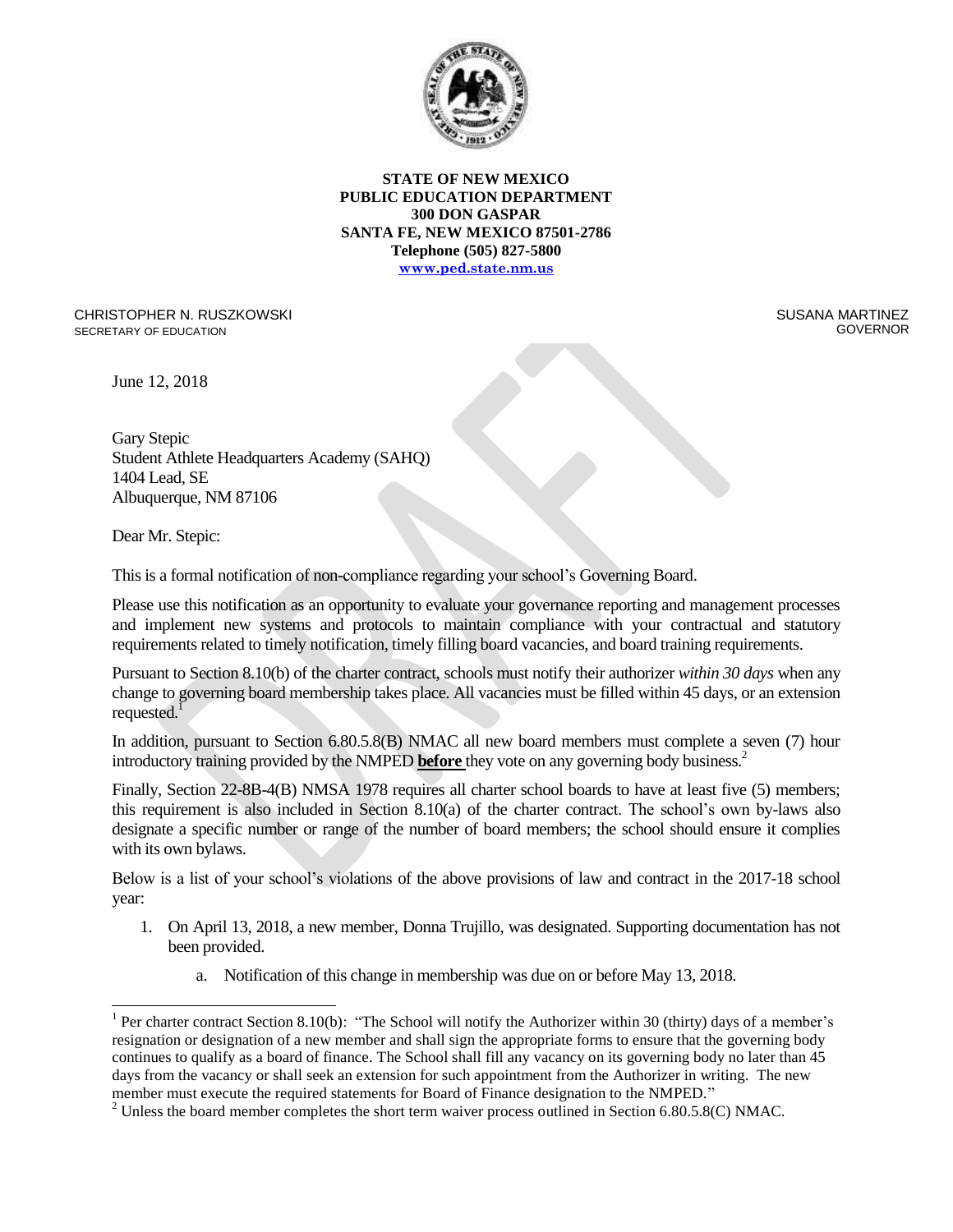- i. Notification of the change was received by the CSD on May 18, 2018, which was 35 days after the change in membership. Supporting documentation has not been received.
- ii. The school failed to provide notification of the change within 30 days.
- b. Ms. Trujillo failed to complete mandatory training prior to voting.
	- i. The school failed to fulfill training required by 6.80.5.8.B NMAC and did not submit a waiver as per 6.80.8.C (2) NMAC.
- 2. On April 13, 2018, a new member, Shawn Fisher, was designated. Supporting documentation has not been provided.
	- a. Notification of the change in membership was due on or before May 13, 2018.
		- i. Notification and supporting documentation of this change was received on May 18, 2018, which was 35 days after the resignation.
		- ii. The school failed to provide notification of the change within 30 days.
	- b. Mr. Fisher failed to complete mandatory training prior to voting.
		- i. The school failed to fulfill training required by 6.80.5.8.B NMAC prior to voting and did not submit a waiver as per 6.80.8.C (2) NMAC.
- 3. On April 16, 2018, the school received the resignation of Bettina Eklund.
	- a. Notification of the change in membership was due on or before May 16, 2018.
		- i. Notification and supporting documentation of this change was received on May 18, 2018, which was 32 days after the change in membership.
		- ii. The school failed to provide notification of the change within 30 days.
- 4. On April 18, 2018 a new member, Robin May, was designated to serve on the board.
	- a. Ms. Mayo failed to complete mandatory training prior to voting.
		- i. The school failed to fulfill training required by 6.80.5.8.B NMAC prior to voting and did not submit a waiver as per 6.80.8.C (2) NMAC.

Although notifications have been received, the Public Education Commission (PEC) and the Charter Schools Division (CSD) encourage your school to review your current policies and practices regarding governing board membership changes. Please provide any missing documentation and review regulations governing the proper training of governing board members. Also, please ensure the proper procedures are in place and a member has been designated to oversee and report all governing board changes to ensure the school can meet its responsibilities in the future.

Sincerely,

Katie Poulos Director, Options for Parents and Families Division

cc: Amy Jaramillo, Director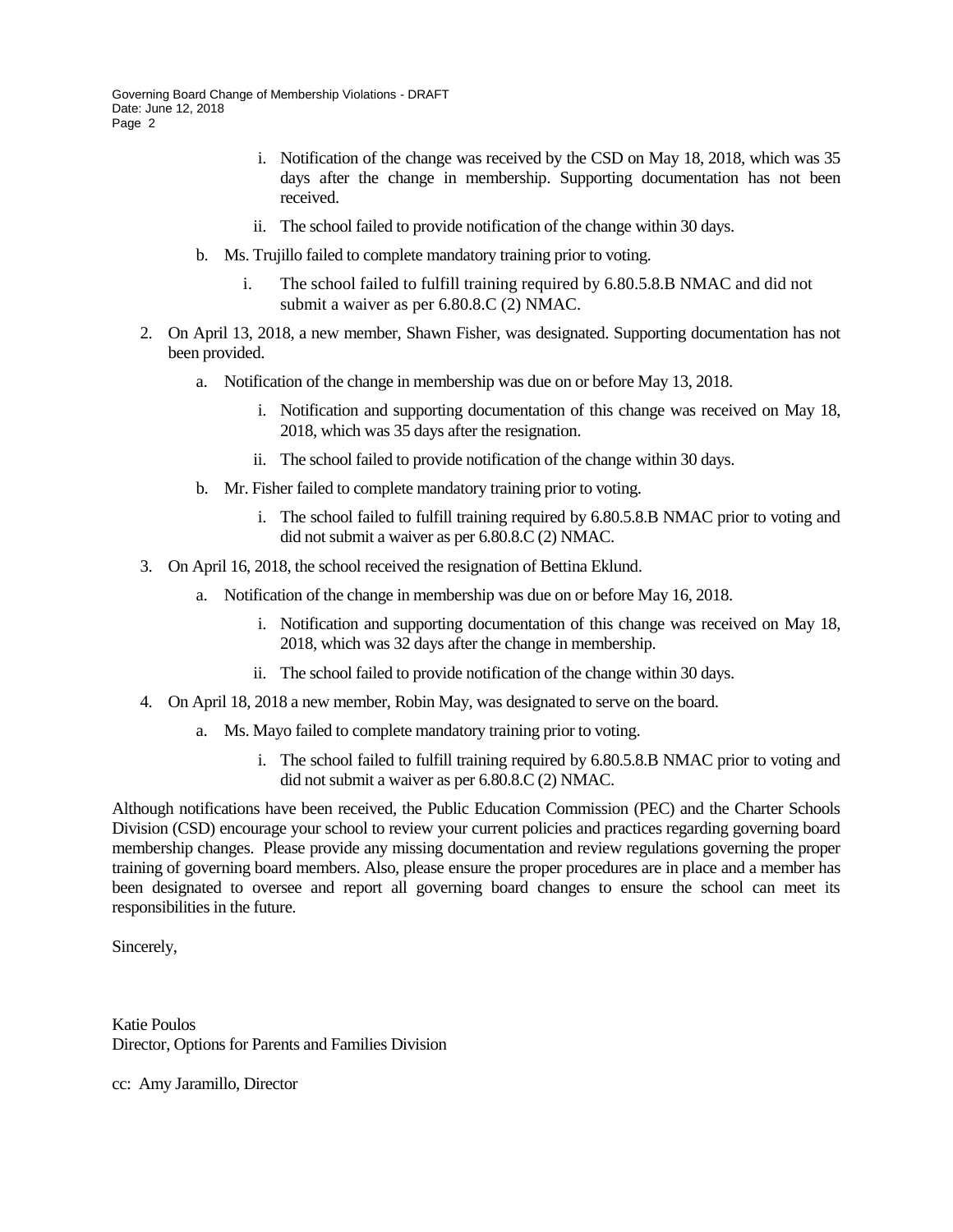

CHRISTOPHER N. RUSZKOWSKI SECRETARY OF EDUCATION

 SUSANA MARTINEZ GOVERNOR

June 12, 2018

Floyd Trujillo Turquoise Trail Community Charter School 13A San Marcos Loop Santa Fe, NM 87508

Dear Mr. Trujillo:

 $\overline{a}$ 

This is a formal notification of non-compliance regarding your school's Governing Board.

Please use this notification as an opportunity to evaluate your governance reporting and management processes and, implement new systems and protocols to maintain compliance with your contractual and statutory requirements related to timely notification, timely filling board vacancies, and board training requirements.

Pursuant to Section 8.10(b) of the charter contract, schools must notify their authorizer *within 30 days* when any change to governing board membership takes place. All vacancies must be filled within 45 days, or an extension requested.<sup>1</sup>

In addition, pursuant to Section 6.80.5.8(B) NMAC all new board members must complete a seven (7) hour introductory training provided by the NMPED **before** they vote on any governing body business.<sup>2</sup>

Finally, Section 22-8B-4(B) NMSA 1978 requires all charter school boards to have at least five (5) members; this requirement is also included in Section 8.10(a) of the charter contract. The school's own by-laws also designate a specific number or range of the number of board members; the school should ensure it complies with its own bylaws.

Below is a list of your school's violations of the above provisions of law and contract in the 2017-18 school year:

<sup>&</sup>lt;sup>1</sup> Per charter contract Section 8.10(b): "The School will notify the Authorizer within 30 (thirty) days of a member's resignation or designation of a new member and shall sign the appropriate forms to ensure that the governing body continues to qualify as a board of finance. The School shall fill any vacancy on its governing body no later than 45 days from the vacancy or shall seek an extension for such appointment from the Authorizer in writing. The new member must execute the required statements for Board of Finance designation to the NMPED."

<sup>&</sup>lt;sup>2</sup> Unless the board member completes the short term waiver process outlined in Section 6.80.5.8(C) NMAC.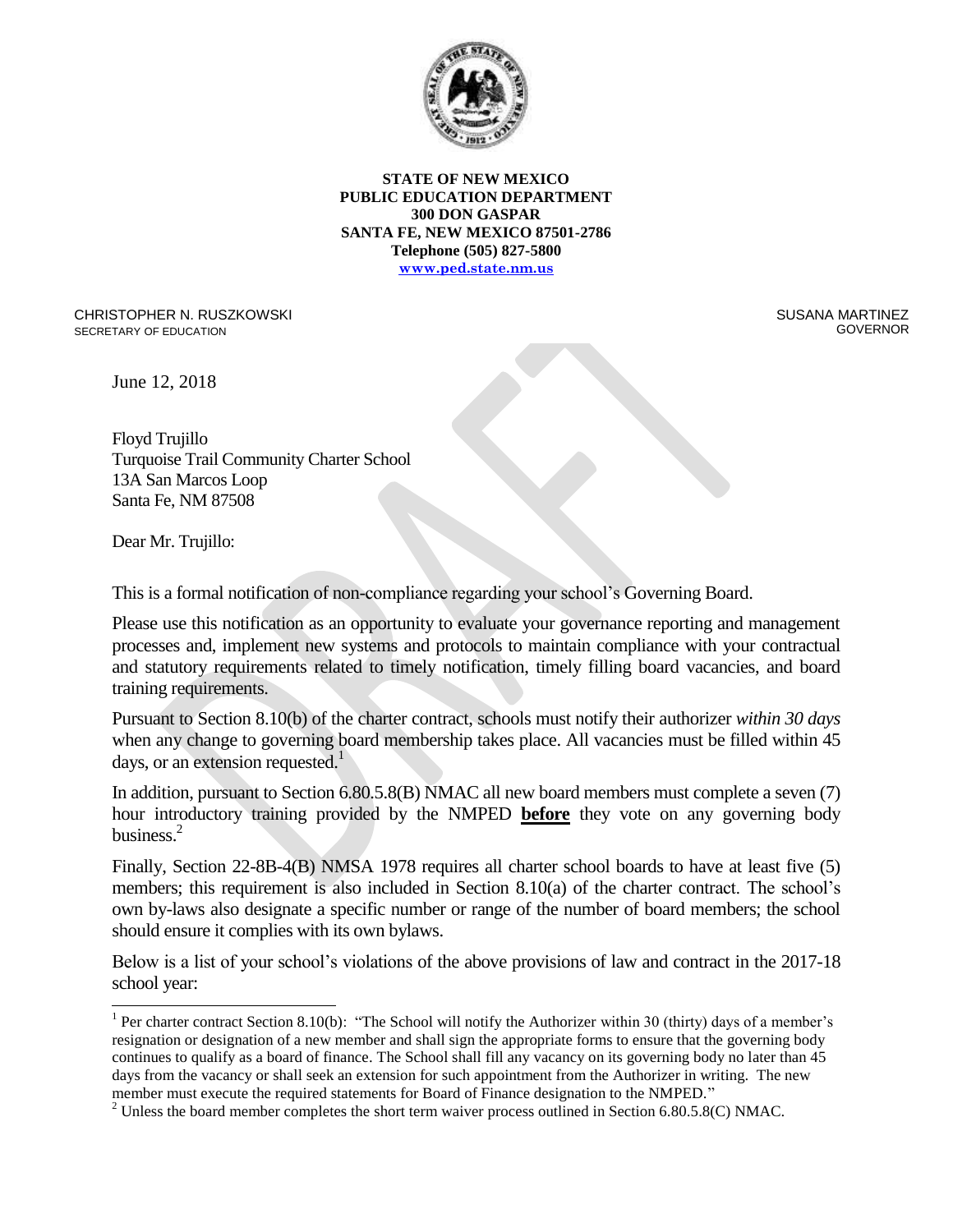$\overline{a}$ 

- 1. On May 4, 2017, Mr. Kenney Valdez should have been removed from the governing board due to non-attendance, as per the school's bylaws.
	- a. Minutes indicate his lack of attendance until March 15, 2018 when the school voted to establish its governing board, which was 315 days after the required removal date. No formal vote to remove Mr. Valdez was taken.
		- i. The school failed to follow policy established in its bylaws<sup>3</sup>.
- 2. On September 21, 2017, Mr. George Wallace should have been removed from the governing board due to non-attendance, as per the school's bylaws.
	- a. Minutes indicate his lack of attendance until March 15, 2018 when the school voted to establish its governing board, which was 175 days after the required removal date. No formal vote to remove Mr. Wallace was taken.
		- i. The school failed to follow policy established in its bylaws.
- 3. On August 17, 2017, a new board member, Mira Burak, joined the board. A Statement to Consult with PED was never submitted.
	- a. The school failed to provide supporting documentation of the change.
- 4. On August 17, 2017, a new board member, German Franco, joined the board. A Statement to Consult with PED was never submitted.
	- a. The school failed to provide supporting documentation of the change.
- 5. On January 4, 2018, Mr. German Franco should have been removed from the governing board due to non-attendance, as per the school's bylaws.
	- a. Minutes indicate his lack of attendance until March 15, 2018 when the school voted to establish its governing board, which was 70 days after the required removal date. No formal vote to remove Mr. Franco was taken.
		- i. The school failed to follow policy established in its bylaws.
- 6. The failure to remove Mr. Valdez, Mr. Wallace, and Mr. Franco in a timely manner caused the board membership to increase to eight members in October. Three meetings were subsequently conducted with only four members.
	- a. The school's bylaws indicate a simple majority constitutes a quorum. A simple majority of eight members is five members. No quorum was established.
		- i. The school failed to follow policy established in its bylaws.
- 7. On March 15, 2018, the school voted on membership for the board, including a new member, Jennifer Trujillo. No formal vote to designate Ms. Trujillo was taken. Board membership included seven seated members.

<sup>&</sup>lt;sup>3</sup> Available here: [https://echalk-slate-prod.s3.amazonaws.com/private/schools/2246/resources/32888ca2-32c0-](https://echalk-slate-prod.s3.amazonaws.com/private/schools/2246/resources/32888ca2-32c0-4db6-b295-757e164bd2c0?AWSAccessKeyId=AKIAJSZKIBPXGFLSZTYQ&Expires=1812368101&response-cache-control=private%2C%20max-age%3D31536000&response-content-disposition=%3Bfilename%3D%22TTCSBylaws2009.pdf%22&response-content-type=application%2Fpdf&Signature=pMMfxKTbbIc1AUaq0tg1TL5Uvp0%3D) [4db6-b295-757e164bd2c0?AWSAccessKeyId=AKIAJSZKIBPXGFLSZTYQ&Expires=1812368101&response](https://echalk-slate-prod.s3.amazonaws.com/private/schools/2246/resources/32888ca2-32c0-4db6-b295-757e164bd2c0?AWSAccessKeyId=AKIAJSZKIBPXGFLSZTYQ&Expires=1812368101&response-cache-control=private%2C%20max-age%3D31536000&response-content-disposition=%3Bfilename%3D%22TTCSBylaws2009.pdf%22&response-content-type=application%2Fpdf&Signature=pMMfxKTbbIc1AUaq0tg1TL5Uvp0%3D)[cache-control=private%2C%20max-age%3D31536000&response-content](https://echalk-slate-prod.s3.amazonaws.com/private/schools/2246/resources/32888ca2-32c0-4db6-b295-757e164bd2c0?AWSAccessKeyId=AKIAJSZKIBPXGFLSZTYQ&Expires=1812368101&response-cache-control=private%2C%20max-age%3D31536000&response-content-disposition=%3Bfilename%3D%22TTCSBylaws2009.pdf%22&response-content-type=application%2Fpdf&Signature=pMMfxKTbbIc1AUaq0tg1TL5Uvp0%3D)[disposition=%3Bfilename%3D%22TTCSBylaws2009.pdf%22&response-content](https://echalk-slate-prod.s3.amazonaws.com/private/schools/2246/resources/32888ca2-32c0-4db6-b295-757e164bd2c0?AWSAccessKeyId=AKIAJSZKIBPXGFLSZTYQ&Expires=1812368101&response-cache-control=private%2C%20max-age%3D31536000&response-content-disposition=%3Bfilename%3D%22TTCSBylaws2009.pdf%22&response-content-type=application%2Fpdf&Signature=pMMfxKTbbIc1AUaq0tg1TL5Uvp0%3D)[type=application%2Fpdf&Signature=pMMfxKTbbIc1AUaq0tg1TL5Uvp0%3D](https://echalk-slate-prod.s3.amazonaws.com/private/schools/2246/resources/32888ca2-32c0-4db6-b295-757e164bd2c0?AWSAccessKeyId=AKIAJSZKIBPXGFLSZTYQ&Expires=1812368101&response-cache-control=private%2C%20max-age%3D31536000&response-content-disposition=%3Bfilename%3D%22TTCSBylaws2009.pdf%22&response-content-type=application%2Fpdf&Signature=pMMfxKTbbIc1AUaq0tg1TL5Uvp0%3D)